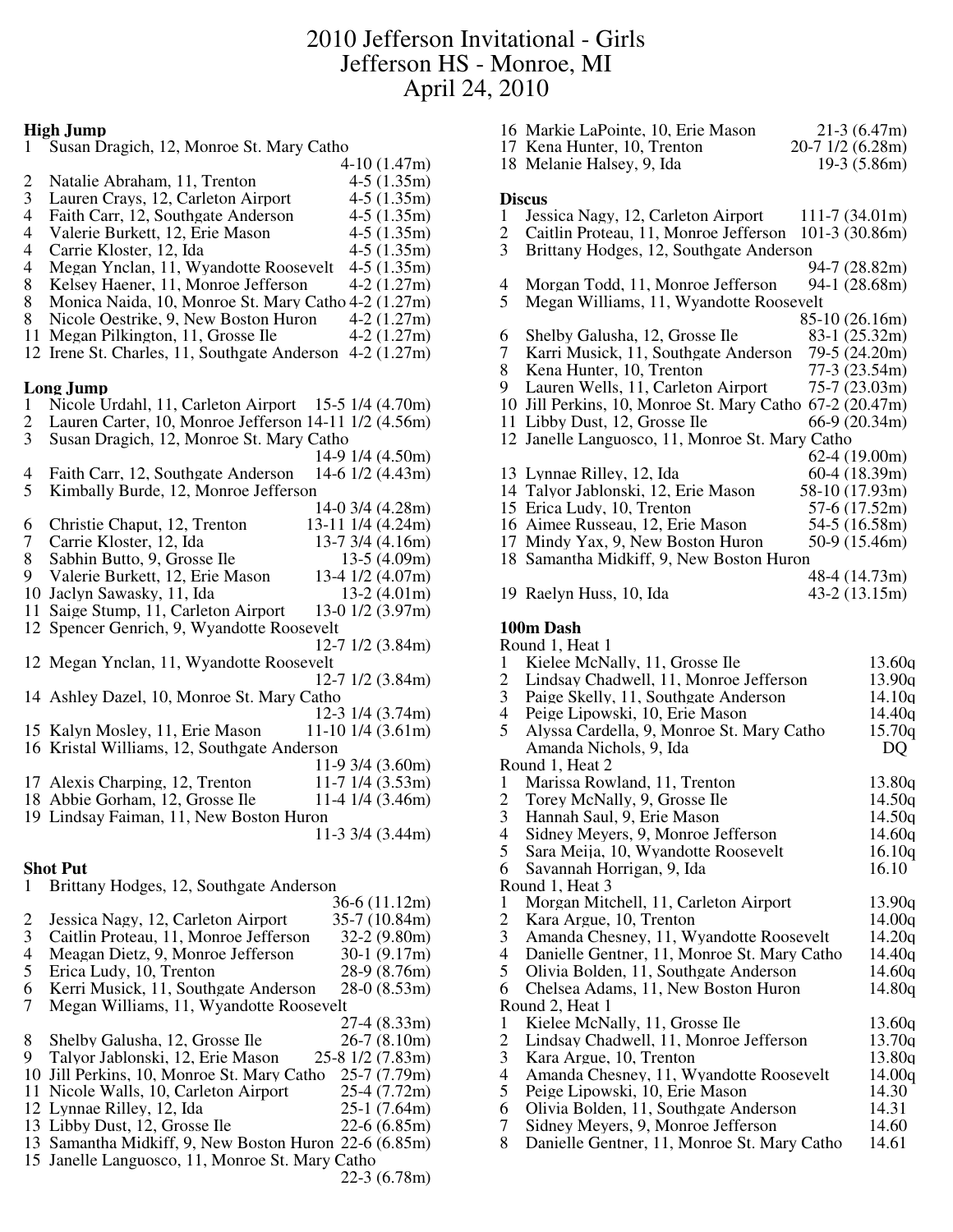|                          | Round 2, Heat 2                                                                 |                  |
|--------------------------|---------------------------------------------------------------------------------|------------------|
| 1                        | Marissa Rowland, 11, Trenton                                                    | 13.90q           |
| $\overline{c}$<br>3      | Morgan Mitchell, 11, Carleton Airport                                           | 13.91q           |
| 4                        | Paige Skelly, 11, Southgate Anderson<br>Torey McNally, 9, Grosse Ile            | 14.00q<br>14.40q |
| 5                        | Hannah Saul, 9, Erie Mason                                                      | 14.50            |
| 6                        | Chelsea Adams, 11, New Boston Huron                                             | 14.60            |
| $\tau$                   | Sara Meija, 10, Wyandotte Roosevelt                                             | 15.30            |
| 8                        | Alyssa Cardella, 9, Monroe St. Mary Catho                                       | 15.50            |
| Final                    |                                                                                 |                  |
| 1                        | Kielee McNally, 11, Grosse Ile                                                  | 13.30            |
| $\overline{2}$           | Marissa Rowland, 11, Trenton                                                    | 13.31            |
| 3                        | Lindsay Chadwell, 11, Monroe Jefferson                                          | 13.50            |
| $\overline{\mathcal{A}}$ | Kara Argue, 10, Trenton                                                         | 13.80            |
| 5                        | Morgan Mitchell, 11, Carleton Airport                                           | 13.90            |
| 6<br>7                   | Amanda Chesney, 11, Wyandotte Roosevelt<br>Paige Skelly, 11, Southgate Anderson | 14.00<br>14.01   |
| 8                        | Torey McNally, 9, Grosse Ile                                                    | 14.30            |
|                          |                                                                                 |                  |
|                          | 200 meter dash                                                                  |                  |
|                          | Round 1, Heat 1                                                                 |                  |
| $\mathbf{1}$             | Kielee McNally, 11, Grosse Ile                                                  | 28.60q           |
| $\mathbf{2}$             | Kailyn Gerzich, 11, Carleton Airport                                            | 29.20q           |
| 3                        | Maricella Ruiz, 11, Wyandotte Roosevelt                                         | 29.30q           |
| $\overline{\mathcal{A}}$ | Chelsea Murray, 11, Monroe Jefferson                                            | 30.50q           |
| 5<br>6                   | Miranda Wilkie, 9, Monroe St. Mary Catho                                        | 32.40q<br>32.50  |
|                          | Maegan Schuster, 11, Ida<br>Round 1, Heat 2                                     |                  |
| 1                        | Faith Carr, 12, Southgate Anderson                                              | 28.10q           |
| $\mathbf{2}$             | Natalie Abraham, 11, Trenton                                                    | 29.90q           |
| 3                        | Danielle Gentner, 11, Monroe St. Mary Catho                                     | 30.20q           |
| $\overline{4}$           | Hannah Saul, 9, Erie Mason                                                      | 30.70q           |
| 5                        | Darian Dodds, 9, Ida                                                            | 31.30q           |
| 6                        | Jessica Schuon, 10, New Boston Huron                                            | 32.20            |
|                          | Round 1, Heat 3                                                                 |                  |
| $\mathbf{1}$             | Kimbally Burde, 12, Monroe Jefferson                                            | 28.40q           |
| $\mathbf{2}$<br>3        | Marissa Rowland, 11, Trenton                                                    | 29.20q           |
| $\overline{4}$           | Briana Dyda, 9, Wyandotte Roosevelt<br>Peige Lipowski, 10, Erie Mason           | 29.60q<br>29.80q |
| 5                        | Paige Skelly, 11, Southgate Anderson                                            | 30.10q           |
| 6                        | Nikki Tucker, 10, Grosse Ile                                                    | 31.00q           |
|                          | Round 2, Heat 1                                                                 |                  |
| 1                        | Kielee McNally, 11, Grosse Ile                                                  | 28.00q           |
| $\overline{c}$           | Faith Carr, 12, Southgate Anderson                                              | 29.10q           |
| 3                        | Natalie Abraham, 11, Trenton                                                    | 29.40q           |
| 4                        | Maricella Ruiz, 11, Wyandotte Roosevelt                                         | 29.90q           |
| 5                        | Chelsea Murray, 11, Monroe Jefferson                                            | 30.40            |
| 6                        | Peige Lipowski, 10, Erie Mason                                                  | 31.10            |
| 7                        | Darian Dodds, 9, Ida                                                            | 31.50            |
| 8                        | Miranda Wilkie, 9, Monroe St. Mary Catho                                        | 33.50            |
| $\mathbf{1}$             | Round 2, Heat 2<br>Kimbally Burde, 12, Monroe Jefferson                         | 27.90q           |
| $\overline{c}$           | Kailyn Gerzich, 11, Carleton Airport                                            | 28.60q           |
| 3                        | Marissa Rowland, 11, Trenton                                                    | 29.10q           |
| 4                        | Briana Dyda, 9, Wyandotte Roosevelt                                             | 29.80q           |
| 5                        | Hannah Saul, 9, Erie Mason                                                      | 30.00            |
| 6                        | Nikki Tucker, 10, Grosse Ile                                                    | 30.50            |
| 7                        | Danielle Gentner, 11, Monroe St. Mary Catho                                     | 30.70            |
| 8                        | Paige Skelly, 11, Southgate Anderson                                            | 31.20            |
| Final                    |                                                                                 |                  |
| $\mathbf{1}$             | Kimbally Burde, 12, Monroe Jefferson                                            | 27.10            |
| $\overline{c}$           | Kielee McNally, 11, Grosse Ile                                                  | 27.60            |
| 3<br>4                   | Faith Carr, 12, Southgate Anderson                                              | 28.00            |
| 5                        | Kailyn Gerzich, 11, Carleton Airport<br>Natalie Abraham, 11, Trenton            | 28.30<br>29.01   |
| 6                        | Marissa Rowland, 11, Trenton                                                    | 29.10            |
| 7                        | Maricella Ruiz, 11, Wyandotte Roosevelt                                         | 29.80            |
| 8                        | Briana Dyda, 9, Wyandotte Roosevelt                                             | 30.30            |
|                          |                                                                                 |                  |

## **400 meter dash**

| Barbara Czarnecki, 9, Trenton<br>$\mathbf{1}$<br>$\overline{c}$<br>Kielee McNally, 11, Grosse Ile<br>3<br>Elisa Riewe, 12, Monroe Jefferson<br>$\overline{4}$<br>Mariah Whipple, 11, Erie Mason<br>5<br>Maxine Wykle, 12, Trenton<br>6<br>Sabhin Butto, 9, Grosse Ile<br>7<br>Alexander Chrzan, 12, Monroe St. Mary Catho<br>8<br>MacKenzie Fortener, 11, Southgate Anderson<br>9<br>Kala Isham, 11, Wyandotte Roosevelt<br>10 Brooke Willer, 10, Carleton Airport<br>11 Grace Moore, 9, Southgate Anderson<br>12 Paula Burkardt, 9, Monroe St. Mary Catho<br>13 Elizabeth Richert, 9, New Boston Huron<br>14 Sydney Campbell, 9, Ida<br>15 Briana Dyda, 9, Wyandotte Roosevelt           | 62.80 H3<br>63.00 H3<br>63.90 H3<br>65.00 H3<br>65.40 H3<br>67.10 H <sub>2</sub><br>68.00 H <sub>3</sub><br>68.50 H3<br>68.70 H <sub>2</sub><br>69.40 H <sub>2</sub><br>69.90 H3<br>70.80 H <sub>2</sub><br>71.20 H1<br>71.30 H1<br>71.60 H <sub>2</sub> |
|-------------------------------------------------------------------------------------------------------------------------------------------------------------------------------------------------------------------------------------------------------------------------------------------------------------------------------------------------------------------------------------------------------------------------------------------------------------------------------------------------------------------------------------------------------------------------------------------------------------------------------------------------------------------------------------------|----------------------------------------------------------------------------------------------------------------------------------------------------------------------------------------------------------------------------------------------------------|
| 16 Genny Ickes, 10, New Boston Huron<br>17 Kaitlyn Nanez, 12, Erie Mason<br>18 Libby Heil, 9, Ida<br>19 Kayla Proffitt, 11, Monroe Jefferson                                                                                                                                                                                                                                                                                                                                                                                                                                                                                                                                              | 74.10 H <sub>2</sub><br>74.70 H1<br>75.10 H1<br>75.60 H <sub>2</sub>                                                                                                                                                                                     |
| 800 meter run<br>1<br>Rachel Leduc, 12, Trenton<br>$\overline{c}$<br>Brooke Johnson, 10, New Boston Huron<br>3<br>Kennedy Geyman, 10, Monroe Jefferson<br>4<br>Catherine Polgar, 9, Grosse Ile<br>5<br>Alex Belinky, 10, Carleton Airport<br>6<br>Meagan Sawasky, 11, Erie Mason<br>7<br>Alexandra Plemmons, 11, Grosse Ile<br>8<br>Marissa Rickman, 9, Wyandotte Roosevelt<br>9<br>Adriane Miller, 9, Monroe Jefferson<br>10 Moriah Foley, 10, Erie Mason<br>11 Morgan Smith, 10, Ida<br>12 Mary Kearney, 12, Wyandotte Roosevelt<br>13 Megan Pek, 9, Trenton<br>14 Brianna Berge, 10, Carleton Airport<br>15 Jessica Kapolnek, 10, Monroe St. Mary Catho<br>16 Libby Heil, 9, Ida       | 2:32.40<br>2:34.00<br>2:36.40<br>2:37.60<br>2:38.60<br>2:43.10<br>2:43.90<br>2:45.70<br>2:46.60<br>2:47.20<br>2:47.70<br>2:49.00<br>2:49.60<br>2:50.10<br>3:00.70<br>3:07.20                                                                             |
| 1600 meter run<br>Colleen Grassley, 11, Monroe St. Mary Catho 5:31.30<br>1<br>2 Rachel Leduc, 12, Trenton<br>3<br>Erin Bachler, 10, Monroe Jefferson<br>$\overline{\mathcal{A}}$<br>Meagan Sawasky, 11, Erie Mason<br>5<br>Dakota Angileri, 10, Southgate Anderson<br>6<br>Kelsey Lancina, 10, Carleton Airport<br>7<br>Kennedy Geyman, 10, Monroe Jefferson<br>8<br>Tabatha Lajiness, 10, Ida<br>Alexandra Cradit, 10, Trenton<br>9<br>10 Brittany Shaheen, 9, Grosse Ile<br>11 Sarena Anderson, 12, Ida<br>12 Kathryn Schultz, 12, Southgate Anderson<br>13 Abbie Raubolt, 10, Grosse Ile<br>14 Corri Scott, 9, Wyandotte Roosevelt<br>15 Jennifer Vandemark, 10, Monroe St. Mary Catho | 5:40.10<br>5:42.30<br>5:50.90<br>5:56.30<br>5:59.80<br>6:09.70<br>6:11.70<br>6:12.20<br>6:13.30<br>6:14.50<br>6:19.60<br>6:20.50<br>6:55.20<br>7:05.50                                                                                                   |
| 16 Casey Raymond, 11, Erie Mason                                                                                                                                                                                                                                                                                                                                                                                                                                                                                                                                                                                                                                                          | 7:05.90                                                                                                                                                                                                                                                  |
| 3200 meter run<br>Cara Smock, 11, Wyandotte Roosevelt<br>$\mathbf{1}$<br>$\overline{2}$<br>Colleen Grassley, 11, Monroe St. Mary Catho 12:11.70<br>3<br>Erin Bachler, 10, Monroe Jefferson<br>4<br>Sam Zajac, 11, Monroe Jefferson<br>5<br>Carley Wolcott, 10, New Boston Huron<br>6<br>Dakota Angileri, 10, Southgate Anderson<br>7<br>Katie Griffith, 10, Carleton Airport                                                                                                                                                                                                                                                                                                              | 11:50.80<br>12:26.70<br>12:38.80<br>12:42.50<br>12:52.20<br>13:14.00                                                                                                                                                                                     |

- Katelyn Boulton, 12, Ida 13:22.40
- Alexandra Cradit, 10, Trenton 13:32.70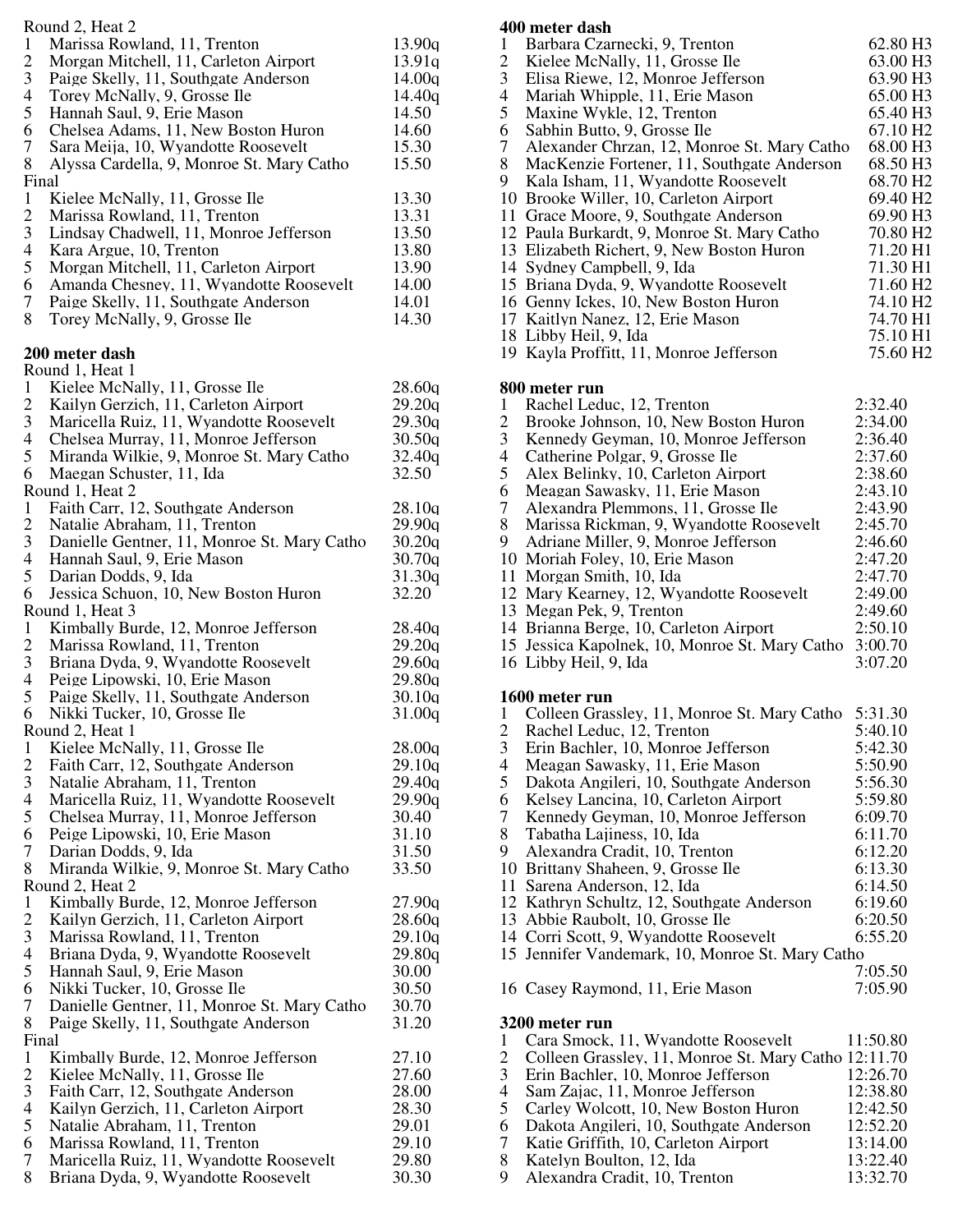|                                | 10 Danielle Shephard, 11, Carleton Airport<br>11 Julia Shah, 11, Monroe St. Mary Catho<br>12 Brittney Marek, 9, Grosse Ile<br>13 Kathryn Schultz, 12, Southgate Anderson<br>14 Abbie Raubolt, 10, Grosse Ile | 13:44.80<br>13:56.50<br>14:16.90<br>14:27.80<br>15:30.50 |
|--------------------------------|--------------------------------------------------------------------------------------------------------------------------------------------------------------------------------------------------------------|----------------------------------------------------------|
|                                | 15 Crystal German, 11, Erie Mason<br>16 Kaitlyn McFarlane, 10, Erie Mason                                                                                                                                    | 16:11.40<br>16:15.20                                     |
|                                | 100m hurdles<br>Round 1, Heat 1                                                                                                                                                                              |                                                          |
| 1                              | Nicole Urdahl, 11, Carleton Airport                                                                                                                                                                          | 17.30q                                                   |
| $\overline{2}$<br>3            | Shelby Armentrout, 10, Trenton<br>Irene St. Charles, 11, Southgate Anderson                                                                                                                                  | 20.10q<br>20.40q                                         |
| 4                              | Nicole Oestrike, 9, New Boston Huron                                                                                                                                                                         | 20.70q                                                   |
|                                | Round 1, Heat 2                                                                                                                                                                                              |                                                          |
| $\mathbf{1}$<br>$\overline{c}$ | Kyrra Ryder, 12, Grosse Ile<br>Chelsea Pratt, 10, Trenton                                                                                                                                                    | 17.70q<br>18.60q                                         |
| 3                              | MacKenzie Fortener, 11, Southgate Anderson                                                                                                                                                                   | 18.80q                                                   |
| 4                              | Devon Marsee, 9, Monroe Jefferson                                                                                                                                                                            | 20.70q                                                   |
| 5                              | Rachel Rogers, 11, Wyandotte Roosevelt                                                                                                                                                                       | 20.80q                                                   |
| 6                              | Alex Heid, 9, Erie Mason<br>Round 1, Heat 3                                                                                                                                                                  | 22.90q                                                   |
| $\mathbf{1}$                   | Susan Dragich, 12, Monroe St. Mary Catho                                                                                                                                                                     | 18.00q                                                   |
| $\overline{c}$                 | Emily Hempel, 12, Erie Mason                                                                                                                                                                                 | 18.40q                                                   |
| 3                              | Kelsey Haener, 11, Monroe Jefferson                                                                                                                                                                          | 19.00q                                                   |
| 4<br>5                         | Abbie Gorham, 12, Grosse Ile<br>Sheila DeShazer, 9, Wyandotte Roosevelt                                                                                                                                      | 20.40q<br>20.40q                                         |
| 6                              | Rose Hobbins, 12, New Boston Huron                                                                                                                                                                           | 21.50q                                                   |
|                                | Round 2, Heat 1                                                                                                                                                                                              |                                                          |
| $\mathbf{1}$                   | Nicole Urdahl, 11, Carleton Airport                                                                                                                                                                          | 16.70q                                                   |
| $\overline{c}$<br>3            | Emily Hempel, 12, Erie Mason<br>Irene St. Charles, 11, Southgate Anderson                                                                                                                                    | 18.10q<br>18.20q                                         |
| 4                              | Chelsea Pratt, 10, Trenton                                                                                                                                                                                   | 18.50q                                                   |
| 5                              | Kelsey Haener, 11, Monroe Jefferson                                                                                                                                                                          | 19.20                                                    |
| 6                              | Rachel Rogers, 11, Wyandotte Roosevelt                                                                                                                                                                       | 21.00                                                    |
| 7<br>8                         | Rose Hobbins, 12, New Boston Huron<br>Alex Heid, 9, Erie Mason                                                                                                                                               | 21.10<br>23.00                                           |
|                                | Round 2, Heat 2                                                                                                                                                                                              |                                                          |
| 1                              | Kyrra Ryder, 12, Grosse Ile                                                                                                                                                                                  | 17.20q                                                   |
| $\overline{2}$                 | Susan Dragich, 12, Monroe St. Mary Catho                                                                                                                                                                     | 17.90q                                                   |
| 3<br>4                         | MacKenzie Fortener, 11, Southgate Anderson<br>Shelby Armentrout, 10, Trenton                                                                                                                                 | 18.00q<br>18.50q                                         |
| 5                              | Abbie Gorham, 12, Grosse Ile                                                                                                                                                                                 | 19.80                                                    |
| 6                              | Devon Marsee, 9, Monroe Jefferson                                                                                                                                                                            | 20.00                                                    |
| 7                              | Nicole Oestrike, 9, New Boston Huron                                                                                                                                                                         | 20.10                                                    |
| 8<br>Final                     | Sheila DeShazer, 9, Wyandotte Roosevelt                                                                                                                                                                      | 20.40                                                    |
| $\mathbf{1}$                   | Nicole Urdahl, 11, Carleton Airport                                                                                                                                                                          | 16.30                                                    |
| $\overline{2}$                 | Kyrra Ryder, 12, Grosse Ile                                                                                                                                                                                  | 17.10                                                    |
| 3                              | Susan Dragich, 12, Monroe St. Mary Catho                                                                                                                                                                     | 17.30                                                    |
| 4<br>5                         | MacKenzie Fortener, 11, Southgate Anderson<br>Emily Hempel, 12, Erie Mason                                                                                                                                   | 17.80<br>17.81                                           |
| 6                              | Irene St. Charles, 11, Southgate Anderson                                                                                                                                                                    | 17.82                                                    |
| 7                              | Chelsea Pratt, 10, Trenton                                                                                                                                                                                   | 18.00                                                    |
| 8                              | Shelby Armentrout, 10, Trenton                                                                                                                                                                               | 18.10                                                    |
|                                | 300m hurdles                                                                                                                                                                                                 |                                                          |
| $\mathbf{1}$                   | Nicole Urdahl, 11, Carleton Airport                                                                                                                                                                          | 49.50 H3                                                 |
| $\overline{\mathbf{c}}$        | Susan Dragich, 12, Monroe St. Mary Catho                                                                                                                                                                     | 51.50 H3                                                 |
| 3<br>$\overline{4}$            | Irene St. Charles, 11, Southgate Anderson<br>Kyrra Ryder, 12, Grosse Ile                                                                                                                                     | 51.51 H3<br>52.50 H3                                     |
| 5                              | Chelsea Pratt, 10, Trenton                                                                                                                                                                                   | 52.80 H <sub>2</sub>                                     |
| 5                              | Emily Hempel, 12, Erie Mason                                                                                                                                                                                 | 52.80 H3                                                 |
| $\overline{7}$                 | Jaclyn Sawasky, 11, Ida                                                                                                                                                                                      | 52.81 H3                                                 |
| 8<br>9                         | Nicole Oestrike, 9, New Boston Huron<br>Monica Naida, 10, Monroe St. Mary Catho                                                                                                                              | 54.10 H <sub>2</sub><br>54.50 H <sub>2</sub>             |
|                                | 10 Amanda Chesney, 11, Wyandotte Roosevelt                                                                                                                                                                   | 55.40 H3                                                 |
|                                | 11 Kelsey Haener, 11, Monroe Jefferson                                                                                                                                                                       | 56.20 H <sub>2</sub>                                     |
|                                |                                                                                                                                                                                                              |                                                          |

| 12 Sabhin Butto, 9, Grosse Ile<br>13 Becca Carley, 11, Wyandotte Roosevelt<br>14 Shelby Armentrout, 10, Trenton<br>15 Devon Marsee, 9, Monroe Jefferson<br>16 Samantha Huff, 10, New Boston Huron<br>Alex Heid, 9, Erie Mason | 56.50 H <sub>2</sub><br>57.20 H <sub>2</sub><br>57.60 H3<br>58.60 H <sub>2</sub><br>2:00.00 H1<br>DQ H <sub>2</sub> |
|-------------------------------------------------------------------------------------------------------------------------------------------------------------------------------------------------------------------------------|---------------------------------------------------------------------------------------------------------------------|
| 400m Relay                                                                                                                                                                                                                    |                                                                                                                     |
| 1<br>Tren                                                                                                                                                                                                                     | 54.30 H <sub>2</sub>                                                                                                |
| $\overline{c}$<br>Mief                                                                                                                                                                                                        | 54.50 H <sub>2</sub>                                                                                                |
| 3<br>Airp                                                                                                                                                                                                                     | 56.50 H <sub>2</sub>                                                                                                |
| $\overline{\mathcal{L}}$<br>Erie                                                                                                                                                                                              | 57.10 H <sub>2</sub>                                                                                                |
| 5<br>GrIl                                                                                                                                                                                                                     | 57.30 H1                                                                                                            |
| 5<br>Roos                                                                                                                                                                                                                     | 57.30 H <sub>2</sub>                                                                                                |
| $\overline{7}$<br>IdSc<br>8<br>Nbhu                                                                                                                                                                                           | 58.00 H <sub>2</sub><br>59.40 H1                                                                                    |
| 9<br>SoAn                                                                                                                                                                                                                     | 60.80 H <sub>2</sub>                                                                                                |
|                                                                                                                                                                                                                               |                                                                                                                     |
| 800m Relay                                                                                                                                                                                                                    |                                                                                                                     |
| $\mathbf{1}$<br>Mjef                                                                                                                                                                                                          | 1:54.70 H <sub>2</sub>                                                                                              |
| $\overline{\mathbf{c}}$<br>Tren                                                                                                                                                                                               | 1:55.70 H2                                                                                                          |
| 3<br>GrIl                                                                                                                                                                                                                     | 1:59.90 H <sub>2</sub>                                                                                              |
| $\overline{4}$<br>Roos<br>5                                                                                                                                                                                                   | 2:00.30 H2                                                                                                          |
| Airp<br>6<br>SoAn                                                                                                                                                                                                             | 2:00.40 H <sub>2</sub><br>2:00.80 H <sub>2</sub>                                                                    |
| 7<br>IdSc                                                                                                                                                                                                                     | 2:02.90 H1                                                                                                          |
| 8<br>Erie                                                                                                                                                                                                                     | 2:08.40 H1                                                                                                          |
| 9<br>Nbhu                                                                                                                                                                                                                     | 2:11.50 H <sub>2</sub>                                                                                              |
|                                                                                                                                                                                                                               |                                                                                                                     |
| 1600m Relay                                                                                                                                                                                                                   |                                                                                                                     |
| $\mathbf{1}$<br>Tren<br>$\overline{c}$<br>Mjef                                                                                                                                                                                | 4:26.90 H <sub>2</sub><br>4:30.10 H <sub>2</sub>                                                                    |
| 3<br>Airp                                                                                                                                                                                                                     | 4:33.20 H <sub>2</sub>                                                                                              |
| $\overline{4}$<br>SoAn                                                                                                                                                                                                        | 4:38.50 H <sub>2</sub>                                                                                              |
| 5<br>Roos                                                                                                                                                                                                                     | 4:41.10 H1                                                                                                          |
| 6<br>Erie                                                                                                                                                                                                                     | 4:43.50 H <sub>2</sub>                                                                                              |
| 7<br>GrIl                                                                                                                                                                                                                     | 4:49.00 H <sub>2</sub>                                                                                              |
| 8<br><b>IdSc</b>                                                                                                                                                                                                              | 4:52.90 H <sub>2</sub>                                                                                              |
| 9<br>Smcc                                                                                                                                                                                                                     | 4:55.20 H <sub>2</sub>                                                                                              |
| 3200m Relay                                                                                                                                                                                                                   |                                                                                                                     |
| Tren<br>1                                                                                                                                                                                                                     | 10:39.20                                                                                                            |
| $\overline{c}$<br>Mjef                                                                                                                                                                                                        | 10:44.20                                                                                                            |
| 3<br>Airp                                                                                                                                                                                                                     | 11:01.10                                                                                                            |
| $\overline{4}$<br><b>IdSc</b>                                                                                                                                                                                                 | 11:08.40                                                                                                            |
| 5<br>Nbhu                                                                                                                                                                                                                     | 11:13.60                                                                                                            |
| 6<br>Roos                                                                                                                                                                                                                     | 11:15.00                                                                                                            |
| 7<br>Erie                                                                                                                                                                                                                     | 11:17.50                                                                                                            |
| 8<br>GrIl                                                                                                                                                                                                                     | 11:17.80                                                                                                            |
| 9<br>SoAn                                                                                                                                                                                                                     | 11:48.60                                                                                                            |

## **TEAM SCORES AFTER 16 EVENTS**

Scored 10-8-6-5-4-3-2-1 Max 3 scorers per team High Jump, Long Jump, Shot Put, Discus, 100m Dash, 200 meter dash, 400 meter dash, 800 meter run, 1600 meter run, 3200 meter run, 100m hurdles, 300m hurdles, 400m Relay, 800m Relay, 1600m Relay, 3200m Relay

## PLACETEAM POINTS 1 Monroe Jefferson 117.3<br>
2 Trenton 112.5<br>
3 Carleton Airport 94.0 Trenton 112.5<br>Carleton Airport 94.0 3 Carleton Airport 94.0<br>4 Southgate Anderson 67.5 4 Southgate Anderson 67.5<br>5 Grosse Ile 65.5 Grosse Ile